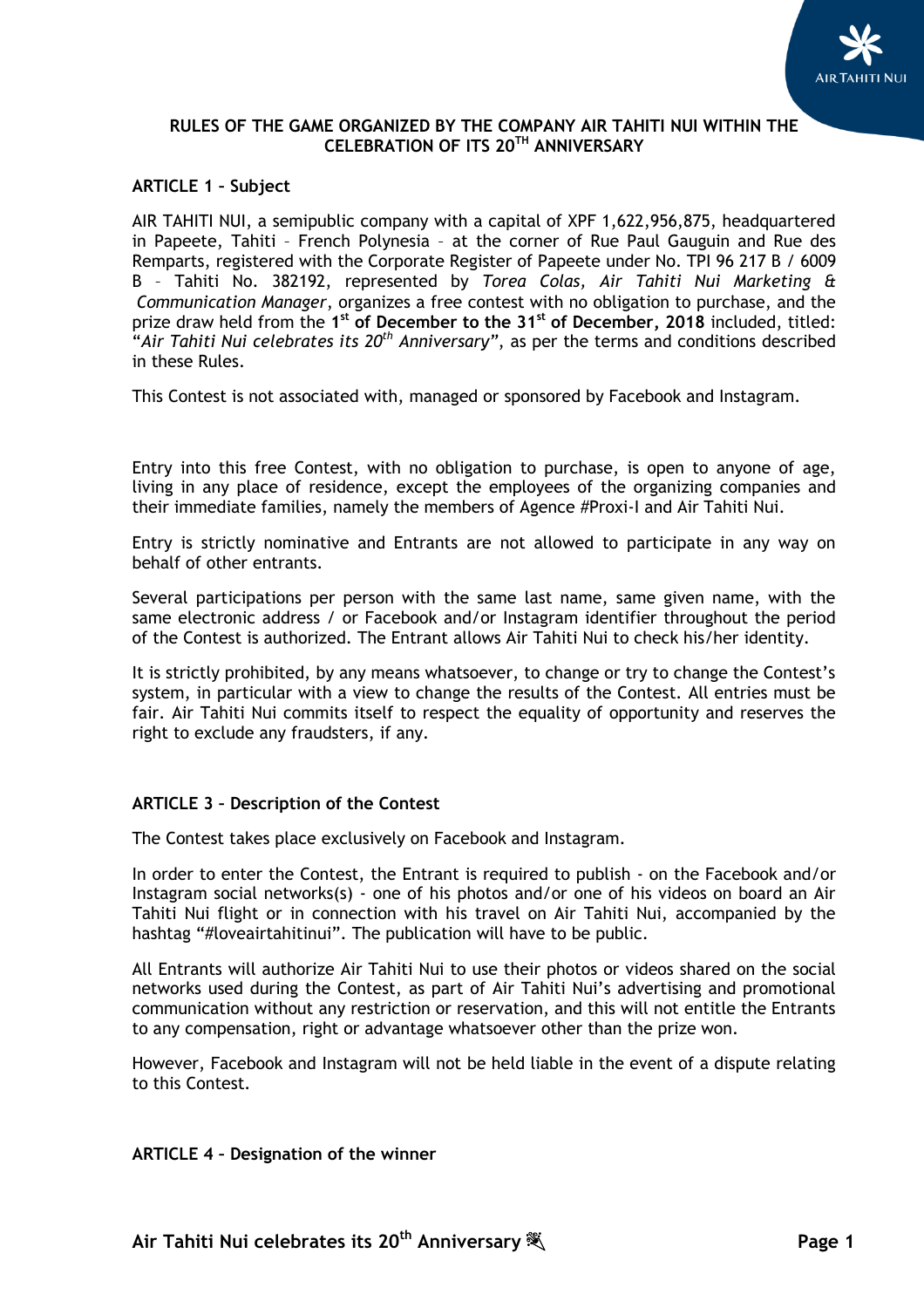

The winner will be designated by lot on the **07 th of January, 2019 at 03:00 pm in Papeete**.

The winner will be notified, within fifteen days and directly through its social network profile (Facebook and/or Instagram), to be given confirmation of the prize won, as well as the place and conditions to collect the prize.

To collect his prize, the winner will be required to bring an ID document. If the winner does not comply with the conditions stated to receive a prize (the obligation, in particular, to be of age), a new prize draw will be held.

If the winner fails to respond during that period of time, his prize will simply be cancelled.

The winner will authorize Air Tahiti Nui to use his full name, and photo or video as shared on the social networks used during the Contest, as part of Air Tahiti Nui's advertising and promotional communication without any restriction or reservation, and this will not entitle the winner to any compensation, right or advantage whatsoever other than the prize won.

Under Article 9 of the Civil Code, and prior to any use of the winner's right to image as part of Air Tahiti Nui's advertising and promotional communication, Air Tahiti Nui will have to be expressly authorized by the winner to use his full name and image for display purposes on the location for the prize draw and the international press media, and this will not entitle the winner to any right to compensation or advantage whatsoever other than delivery of the prize.

### **ARTICLE 5 – The Prize**

The prize is as follows: two (2) Air Tahiti Nui free return air tickets with a value of XPF 300,000 inclusive of tax, valid on flights operated by Air Tahiti Nui, at winner's option: Papeete-Paris-Papeete or Papeete-Los Angeles-Papeete , or Papeete-Auckland-Papeete or Papeete-Tokyo-Papeete or Paris-Papeete-Paris or Los Angeles-Papeete-Los Angeles or Paris-Los Angeles-Paris or Los Angeles-Paris-Los Angeles or Auckland-Papeete-Auckland or Tokyo-Papeete-Tokyo in Economy class.

No compensation or cash alternative for the prize will be allowed.

Prizes will not be attributed in any form other than the one specified in these Rules.

Prizes will not be exchanged or taken back for another item/service.

### **ARTICLE 6 – Amendments to the Rules**

Air Tahiti Nui reserves the right to change, extend, shorten or simply cancel the prize draw should a chance event or case of force majeure occurs.

### **ARTICLE 7 – Conditions of use of Prizes**

The reservation and issue of air tickets will be made only with respect to flights operated by Air Tahiti Nui and solely with the Air Tahiti Nui's sales and reservation agency,

# **Air Tahiti Nui celebrates its 20th Anniversary Page 2**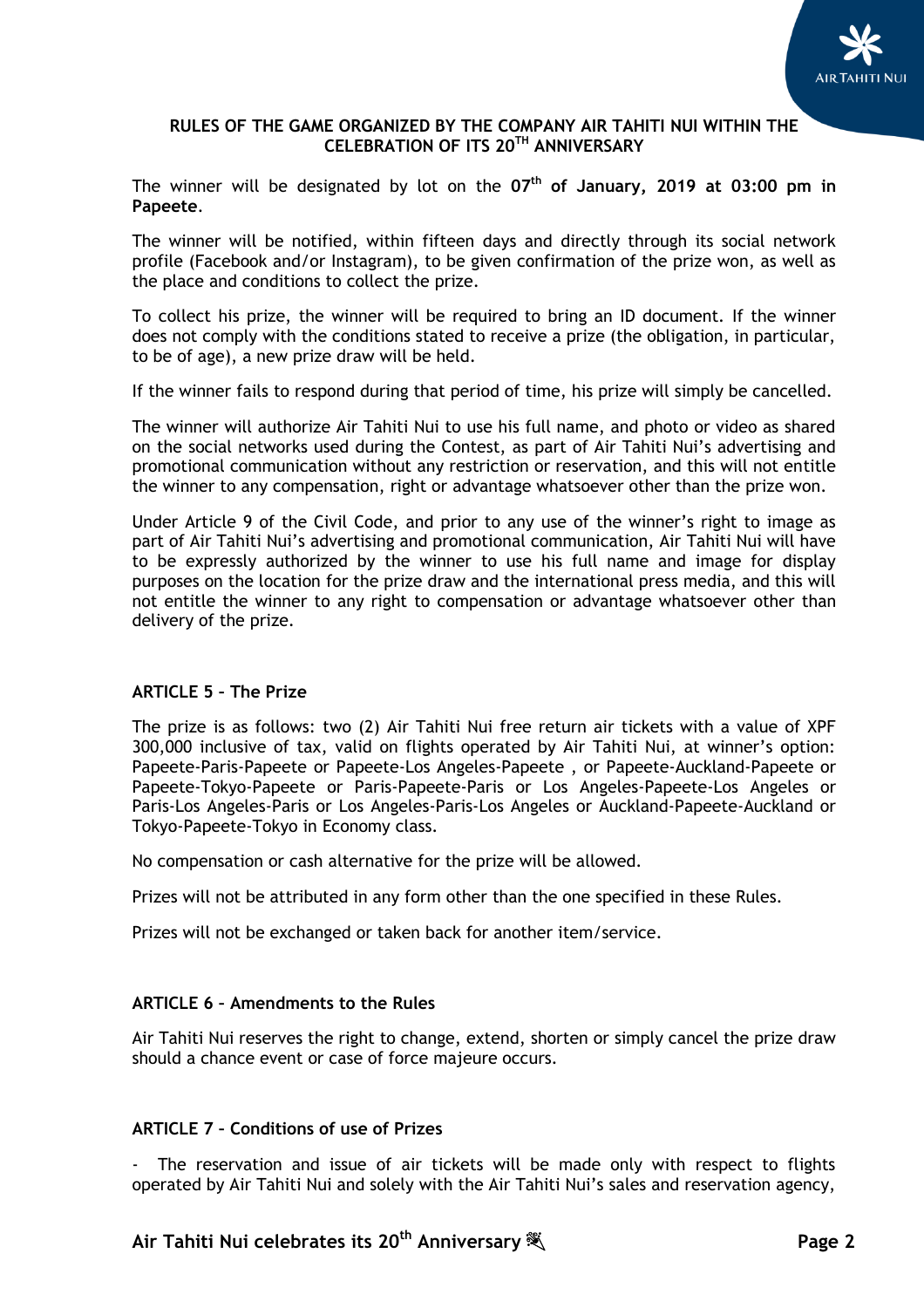

by e-mail at [marketing.resa@airtahitinui.pf,](mailto:marketing.resa@airtahitinui.pf) four (4) weeks at least prior to the desired travel date.

- These tickets will be reserved in economic Moana class, depending on availability of seats, and out of high season.

- These tickets bear the passenger's name, are non-transferable and cannot be exchanged for any cash compensation whatsoever.

- These tickets do not entitle Entrants to earn any Club Tiare miles.

Regarding these tickets, no change will be allowed (extension of validity, change of beneficiaries and destination).

- These tickets cannot be modified once they are issued.
- Airport taxes, fuel surcharge and handling fees are Air Tahiti Nui's responsibility.
- These two (2) air tickets must be used before November  $30<sup>th</sup>$ , 2019.

#### **Article 8 – Liability**

The Organizer will not be liable in the event of force majeure as defined under case-law, or chance event beyond Organizer's control.

The Organizer will not be held liable and no recourse action may be initiated against the Organizer if events in the nature of force majeure (strikes, bad weather…) ever occur, depriving the Entrants, whether totally or in part, of the possibility to enter the Contest and/or the winner of the benefit of his prize.

The Organizer as well as its service providers and partners shall in no circumstances be held liable for incidents, if any, likely to occur while prizes are being used by the beneficiaries or their guests whenever the winner has taken possession of the prizes.

The Organizer as well as its service providers and partners shall in no circumstances be held responsible for the loss or theft of the prizes once the winner has received them. Any additional cost as necessary for taking possession of the prizes will be entirely at winner's cost, and he will not be allowed to request any compensation whatsoever from Air Tahiti Nui or from service providers or partners.

In any event, the Organizer reserves the possibility to change any date and/or time announced.

#### **ARTICLE 9 – Industrial and intellectual property**

Reproduction, representation or use of any or all of the Contest's elements as proposed therein is strictly prohibited.

All brands or names of products quoted are the registered brands or names of their respective owners' products.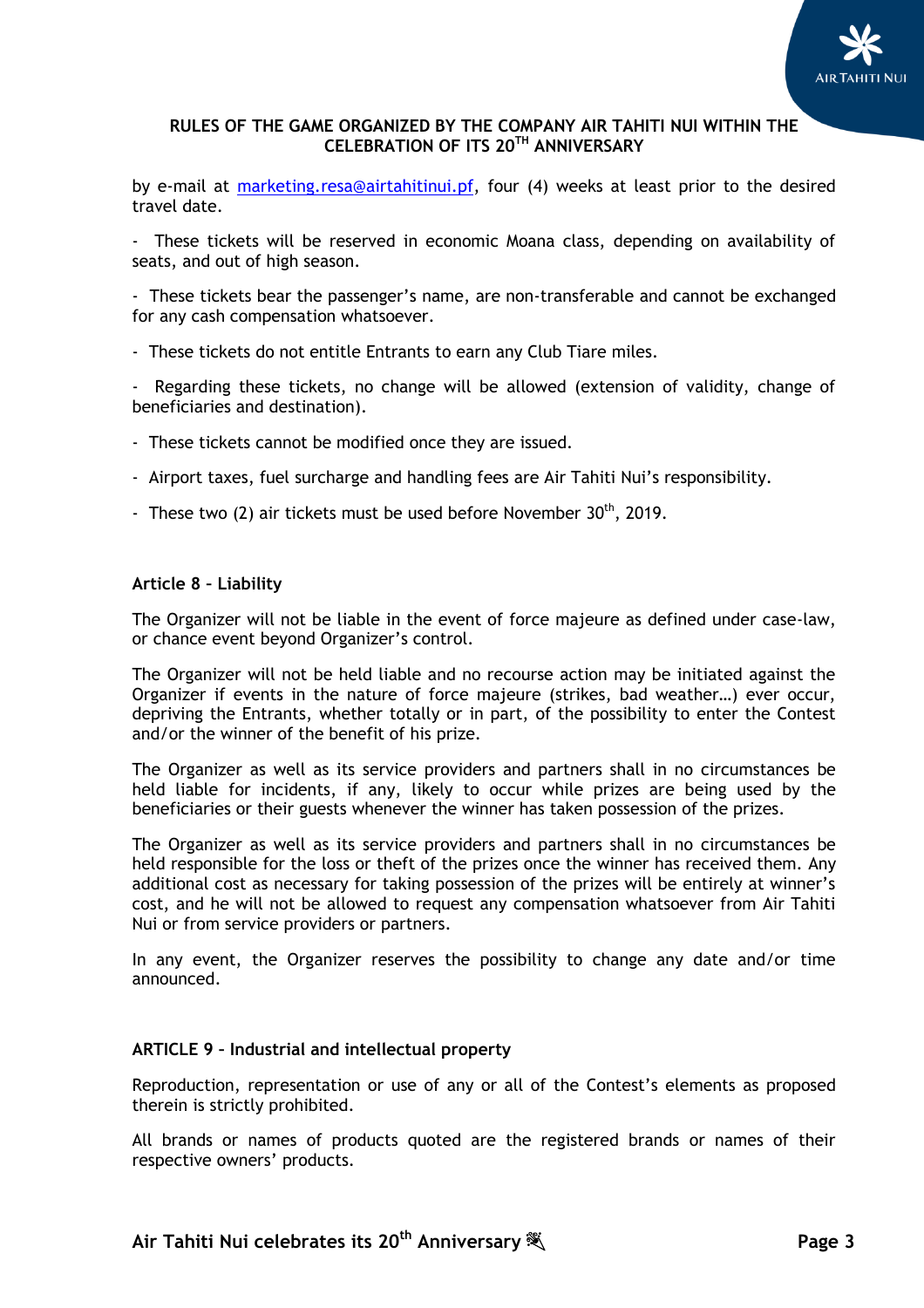

### **ARTICLE 10 – Protection of personal data**

The Organizer and its service provider undertake to comply with the Data Protection Act, regarding the processing of Entrants' personal details they are responsible for as part of the Contest.

Personal data collected within the framework of the Contest, as well as those to be collected or produced subsequently are intended for the Organizer's management. They will be used to cover this Contest's management requirements.

Data may be communicated, for processing purposes, to the Organizer's duly empowered subcontractors, service providers and partners, brokers and insurers, within the limit of their assigned tasks.

Entrants in the Contest have a right of access to their personal details, as well as the right to have incorrect or obsolete data corrected or deleted or also to oppose, for legitimate reasons, the processing of their data. Such rights may be exercised on request sent in writing to Service Marketing Air Tahiti Nui at the following address: BP 1673 – 98713 Papeete – Tahiti, French Polynesia.

## **ARTICLE 11 – Rules of the Contest**

The Contest is organized by Air Tahiti Nui, a semipublic company headquartered at Immeuble Dexter, Pont de l'Est, BP 1673 – 98713 Papeete, Tahiti – French Polynesia.

These Rules govern the prize draw to be held on the **07 th of January 2019 at 03:00 pm in Papeete**.

The Rules are subject to the law as applicable in French Polynesia.

Participation in the draw implies acceptance of all the provisions contained in these Rules in their fullness.

The complete Rules for the draw can be consulted freely on Air Tahiti Nui's website [www.airtahitinui.com](http://www.airtahitinui.com/) and with SCP MONNOT – VERNAUDON, Associated Court Bailiffs at 4 Rue Charles Viénot, BP 381 – 98713 Papeete.

These rules may be sent free of charge to anyone on request in writing to Air Tahiti Nui's Service Marketing, Immeuble Dexter, Pont de l'Est, BP 1673 – 98713 Papeete, Tahiti – French Polynesia.

Postage costs relating to a request for the Rules (rate in force, according to the postal service for economy-class mail delivery on the basis of 20 g) may be refunded to anyone who applies for it, before **December 24th, 2018**, with provision of bank account details within the limit of one refund per "home" (same name, same address).

The Rules may be changed at any time by Air Tahiti Nui in the form of a supplemental clause, in compliance with the terms stated, and published on the Air Tahiti Nui's website [www.airtahitinui.com,](http://www.airtahitinui.com/) and with SCP MONNOT – VERNAUDON, Associated Court Bailiffs at 4 Rue Charles Viénot, BP 381 – 98713 Papeete. The supplemental clause will be recorded with SCP MONNOT – VERNAUDON, Associated Court Bailiffs at 4 Rue Charles Viénot, BP 381

# **Air Tahiti Nui celebrates its 20th Anniversary Page 4**